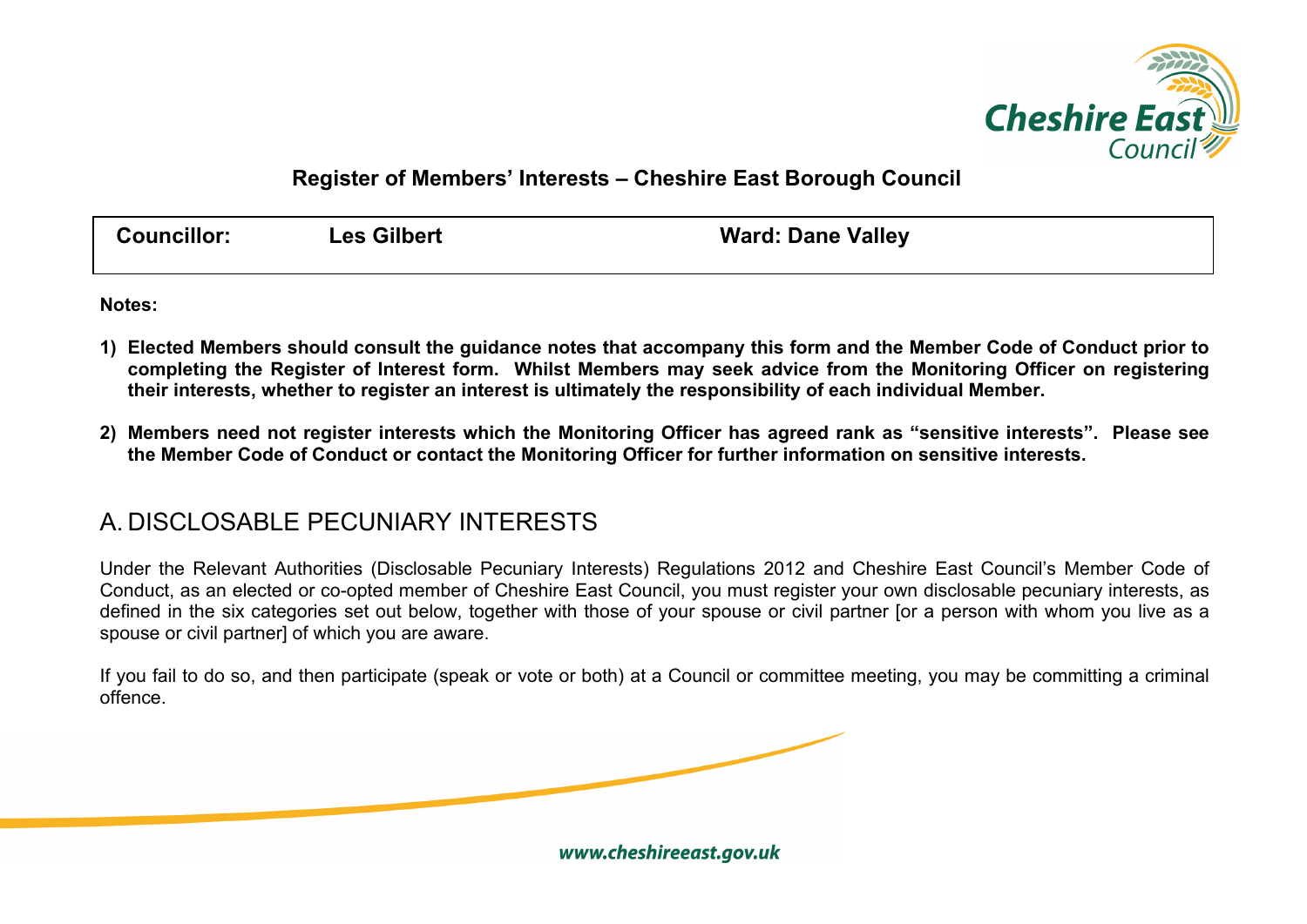| Subject                                                                                                                                                                                                            | Prescribed description                                                                                                                                                                                                                                                                                                                                                                                                                                                                                                                                                      | Details of Interest | Person with the interest<br>(Member/spouse/civil partner) |
|--------------------------------------------------------------------------------------------------------------------------------------------------------------------------------------------------------------------|-----------------------------------------------------------------------------------------------------------------------------------------------------------------------------------------------------------------------------------------------------------------------------------------------------------------------------------------------------------------------------------------------------------------------------------------------------------------------------------------------------------------------------------------------------------------------------|---------------------|-----------------------------------------------------------|
| <b>Employment</b><br>(1)<br>Note: show every employment that<br>has to be declared for income tax<br>purposes<br>Note: Where any office is held, give<br>the name of the person/body which<br>made the appointment | Employment, office, (job), trade,<br>business or vocation you, your spouse<br>or civil partner have, for which you, your<br>spouse or civil partner receive any<br>benefit or gain (i.e. profit, salary or<br>benefit in kind)<br>Include a short description of the activity<br>e.g. 'Accountant' or 'Farmer' and the<br>name of any employer or body, firm or<br>company which you, your spouse or civil<br>partner own or in whose securities you,<br>your spouse or civil partner have any<br>beneficial interest. This must include any<br>remuneration as a Director. | None                |                                                           |
| (2) Sponsorship<br>Note: state the amount or value of<br>any payment/expenses received.<br>Payments include expenses paid<br>by a political party                                                                  | Any person or body (other than the<br>Borough Council) who has made any<br>payment to you in respect of your<br>election or any expenses you have<br>incurred in carrying out your duties as a<br>Borough Councillor. Please also include<br>any payment or financial benefit<br>received from a Trade Union.                                                                                                                                                                                                                                                               | None                |                                                           |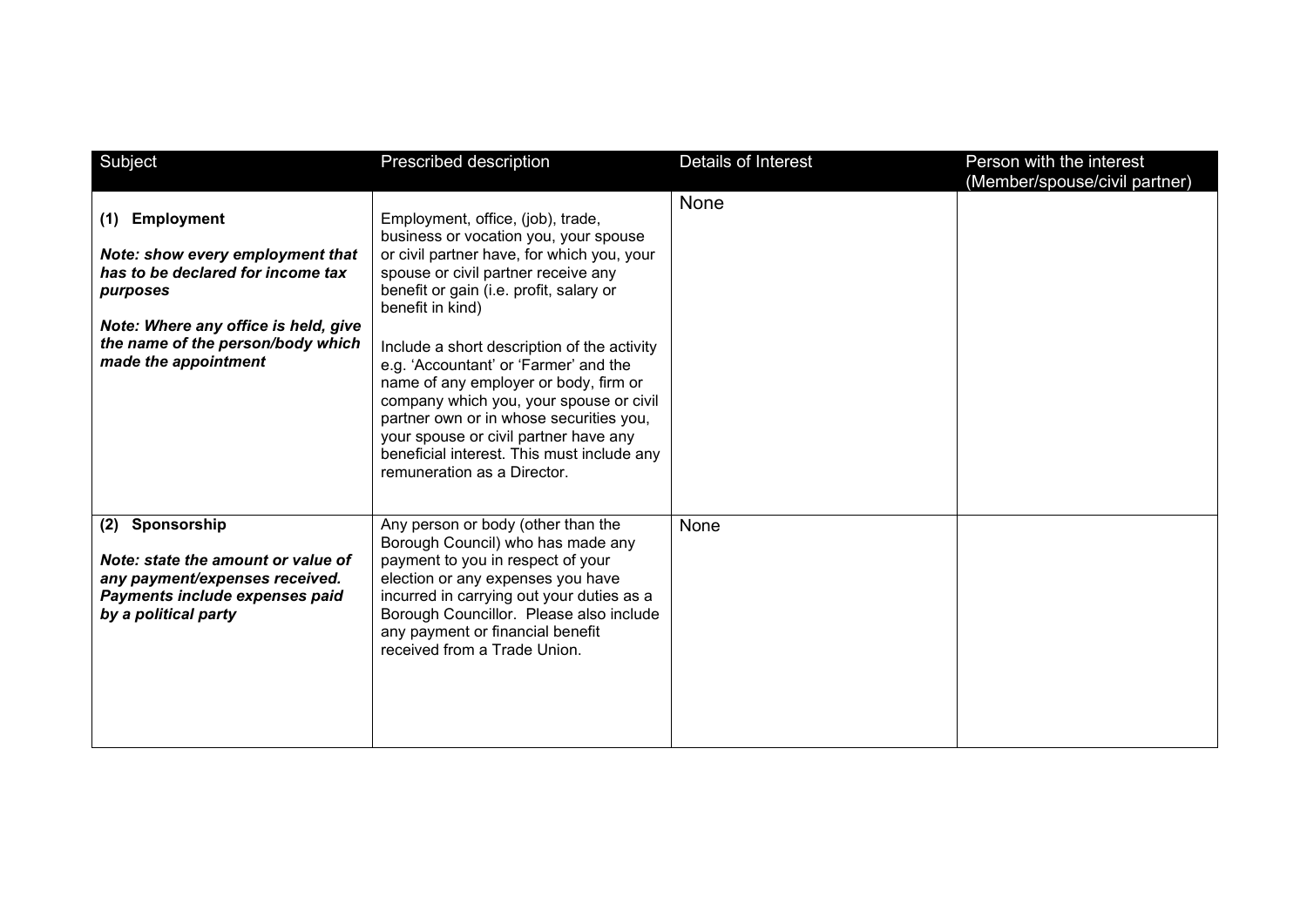| <b>Subject</b>                                                                                                                                                        | <b>Prescribed description</b>                                                                                                                                                                                                                                                                                                                                                                                                                                                                                                  | <b>Details of Interest</b> | <b>Person with the interest</b><br>(Member/spouse/civil partner) |
|-----------------------------------------------------------------------------------------------------------------------------------------------------------------------|--------------------------------------------------------------------------------------------------------------------------------------------------------------------------------------------------------------------------------------------------------------------------------------------------------------------------------------------------------------------------------------------------------------------------------------------------------------------------------------------------------------------------------|----------------------------|------------------------------------------------------------------|
| (3) Securities<br>Note: It is not necessary to declare<br>the nature or size of the holding,<br>simply the name of the company or<br>other body.                      | Please give details of any body which<br>has a place of business or owns land in<br>the Borough Council's area and in which<br>you, your spouse or civil partner have a<br>beneficial interest (a shareholding) of<br>more than £25,000 (nominal value) or<br>more than 1/100th of the total share issue<br>of that body (whichever is the lower) or if<br>there is more than one class of share,<br>the total nominal value of shares in any<br>class of that body of more than 1/100th of<br>the total shares of that class. | <b>None</b>                |                                                                  |
| <b>Contracts for Goods, Works or</b><br>(4)<br><b>Services with the Council</b><br>Note: This relates to any current or<br>ongoing contract for goods and<br>services | Please give details of any current,<br>existing contracts for goods, works or<br>services between the Borough Council<br>and you, your spouse or civil partner any<br>body, firm or company by which you,<br>your spouse or civil partner are<br>employed or which you, your spouse or<br>civil partner own or in which you, your<br>spouse or civil partner have a beneficial<br>interest, referred to at 3 above.                                                                                                            | None                       |                                                                  |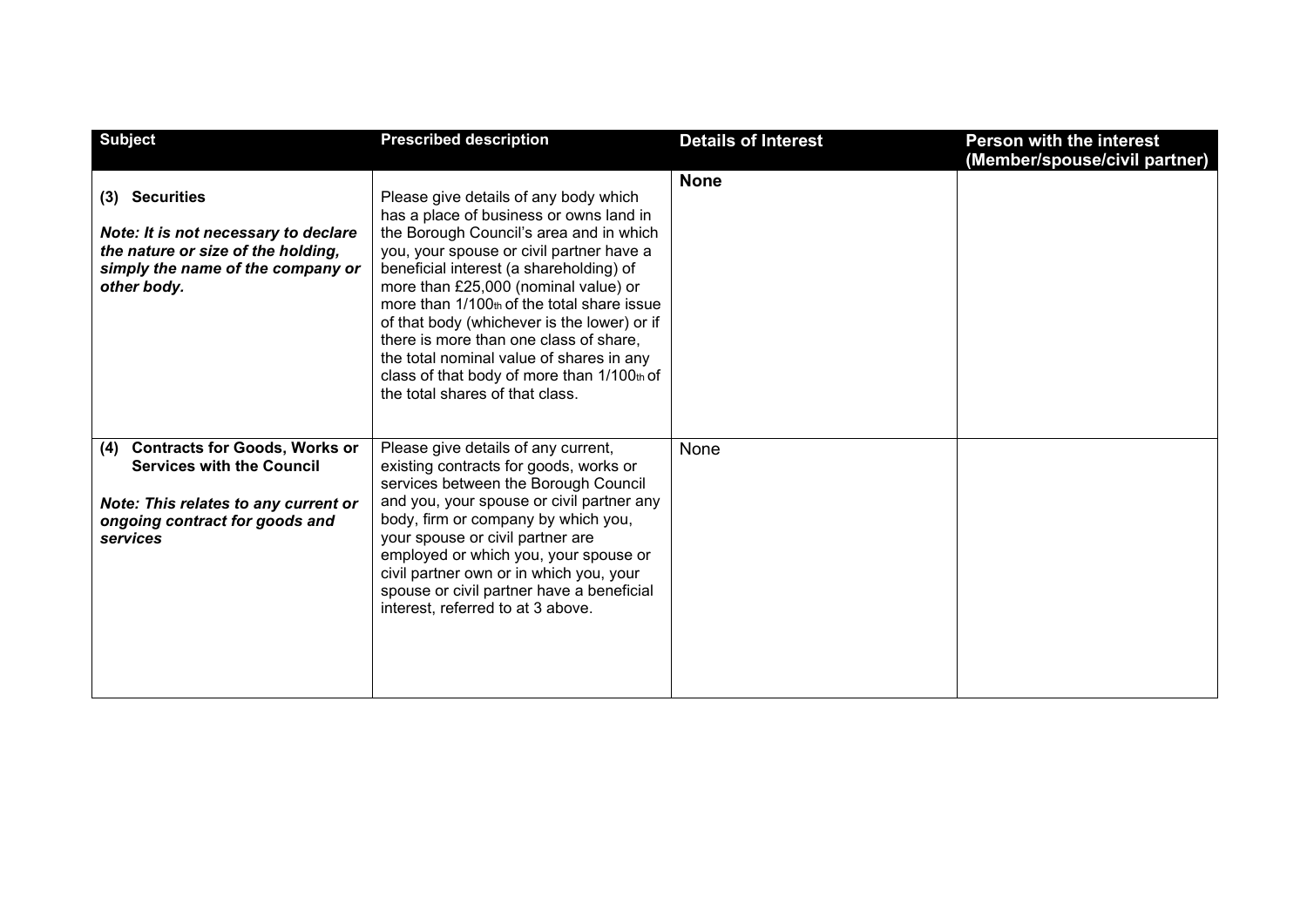| <b>Subject</b>                                                                                                                                                                                                                                               | <b>Prescribed description</b>                                                                                                                                                                                                                                                                                                                                                                                                                                                                                                                               | <b>Details of Interest</b>                                                                          | <b>Person with the interest</b><br>(Member/spouse/civil partner) |
|--------------------------------------------------------------------------------------------------------------------------------------------------------------------------------------------------------------------------------------------------------------|-------------------------------------------------------------------------------------------------------------------------------------------------------------------------------------------------------------------------------------------------------------------------------------------------------------------------------------------------------------------------------------------------------------------------------------------------------------------------------------------------------------------------------------------------------------|-----------------------------------------------------------------------------------------------------|------------------------------------------------------------------|
| <b>Land and Licences</b><br>(5)<br>Note: this should include your own<br>home or the home of your<br>spouse/civil partner that is within<br>CE borough and any property for<br>which you, your spouse or civil<br>partner receives rent or are<br>mortgagees | The address or other description<br>(sufficient to identify the location) of any<br>land or property in the Borough Council's<br>area in which you, your spouse or civil<br>partner have a beneficial interest.<br>Please indicate whether you, your<br>spouse or civil partner are the owner,<br>lessee or tenant. You should include<br>land in which you, your spouse or civil<br>partner may have a licence, alone or<br>with others, to occupy for a period of one<br>month or longer. You must also include,<br>for example, any allotments you, your | 75 Ravenscroft<br><b>Holmes Chapel</b><br>CW4 7HJ<br>Allotment<br><b>Middlewich Road</b><br>Cranage | Partner<br>Member & Partner                                      |
| <b>Corporate Tenancies: Land</b><br>(6)<br>leased from Cheshire East<br><b>Borough Council</b><br><b>Note: This applies to any corporate</b><br>tenancy from Cheshire East<br><b>Council</b>                                                                 | spouse or civil partner rent or use<br>Please give the address or other<br>description (sufficient to identify the<br>location) of any land leased or licensed<br>from the Borough Council by you, your<br>spouse or civil partner or any body, firm<br>or company by which you, your spouse<br>or civil partner are employed or which<br>you, your spouse or civil partner own or<br>in which you, your spouse or civil partner<br>have a beneficial interest (specified at 3<br>above).                                                                   | None                                                                                                |                                                                  |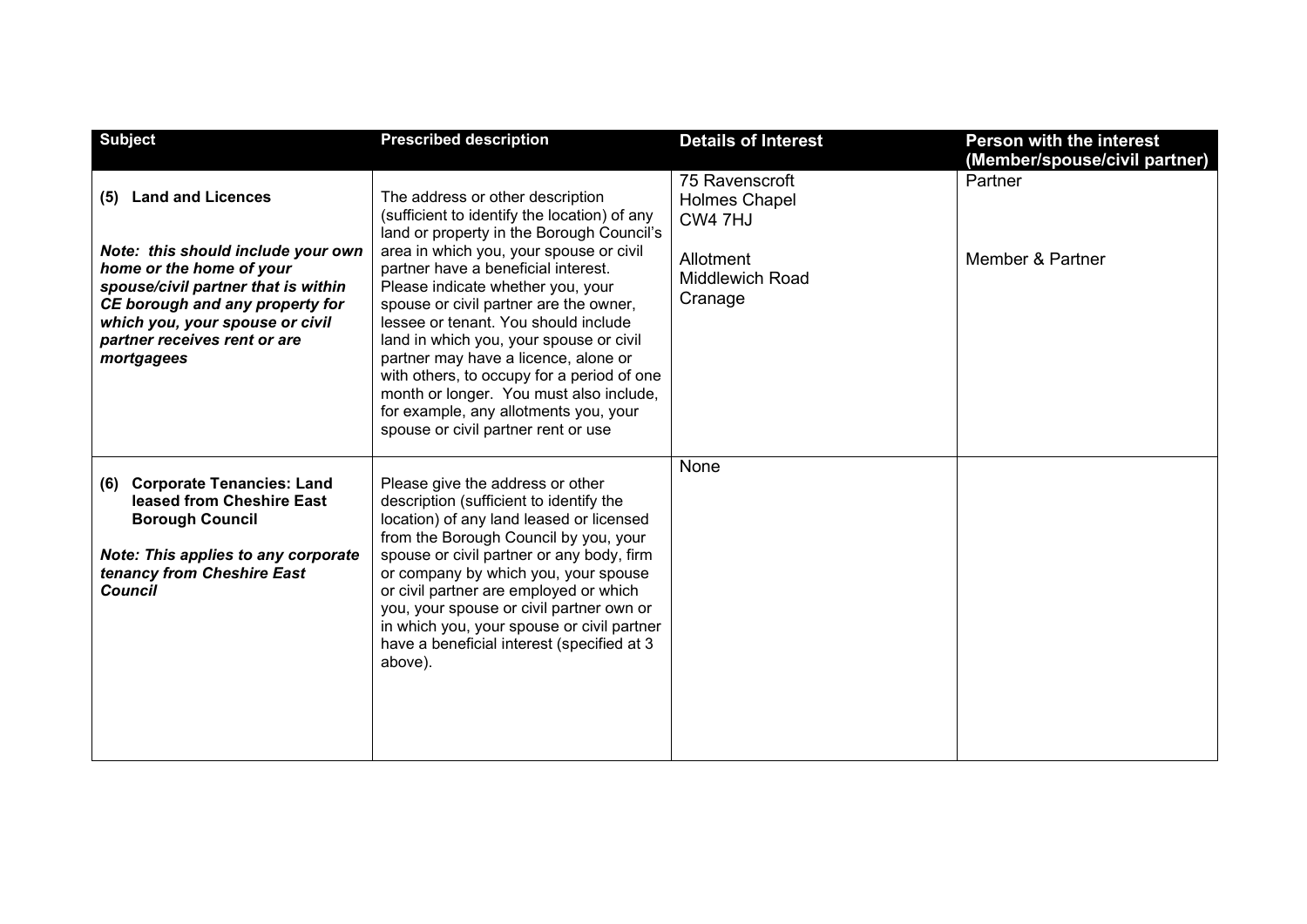## B PERSONAL INTERESTS

Under Cheshire East Council's Member Code of Conduct, as an elected or co-opted member of Cheshire East Council, you must register the following Personal Interests. Failure to register and/or declare personal interests, or take appropriate action when a personal interest is capable of prejudicing your participation in Council business, can leave the Council open to challenge, impact upon the reputation of the authority and result in a Member being found to be in breach of the Member Code of Conduct.

| Description                                                                                                                                    | Name of body | Nature of interest |
|------------------------------------------------------------------------------------------------------------------------------------------------|--------------|--------------------|
| A position of general control or<br>management of any body to which you have<br>been appointed or nominated by Cheshire<br><b>East Council</b> | None         |                    |
| A position of general control or<br>management of any body exercising<br>functions of a public nature                                          | None         |                    |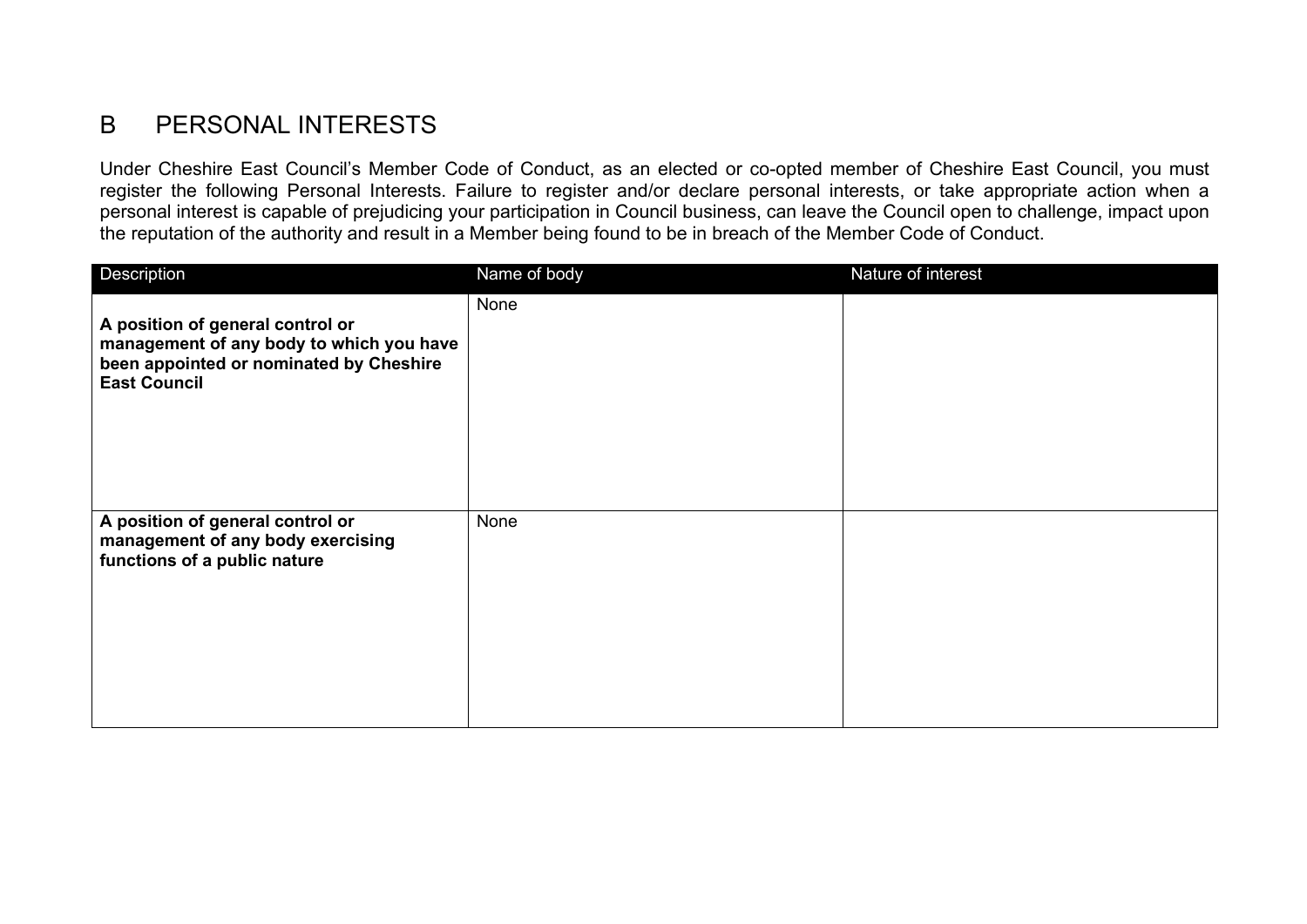| Description                                                                                                                                                                                 | Name of body   | Nature of interest |
|---------------------------------------------------------------------------------------------------------------------------------------------------------------------------------------------|----------------|--------------------|
| A position of general control or<br>management of any body directed to<br>charitable purposes                                                                                               | None           |                    |
| A position of general control or<br>management of any body whose principle<br>purposes include influencing of public<br>opinion or policy (including any political<br>party or trade union) | None           |                    |
| Membership of any body specified by the<br><b>Audit and Governance Committee</b>                                                                                                            | Not Applicable | Not Applicable     |

Please note that in addition to classes of personal interest set out above, you will have a personal interest in any business of the authority where a decision in relation to that business might reasonably be regarded as affecting your wellbeing or financial position or the wellbeing or financial position of a "relevant person" to a greater extent than the majority of other Council tax payers, ratepayers, or inhabitants of the electoral division or ward, as the case may be, affected by the decision. Due to the nature of such interests, it is not